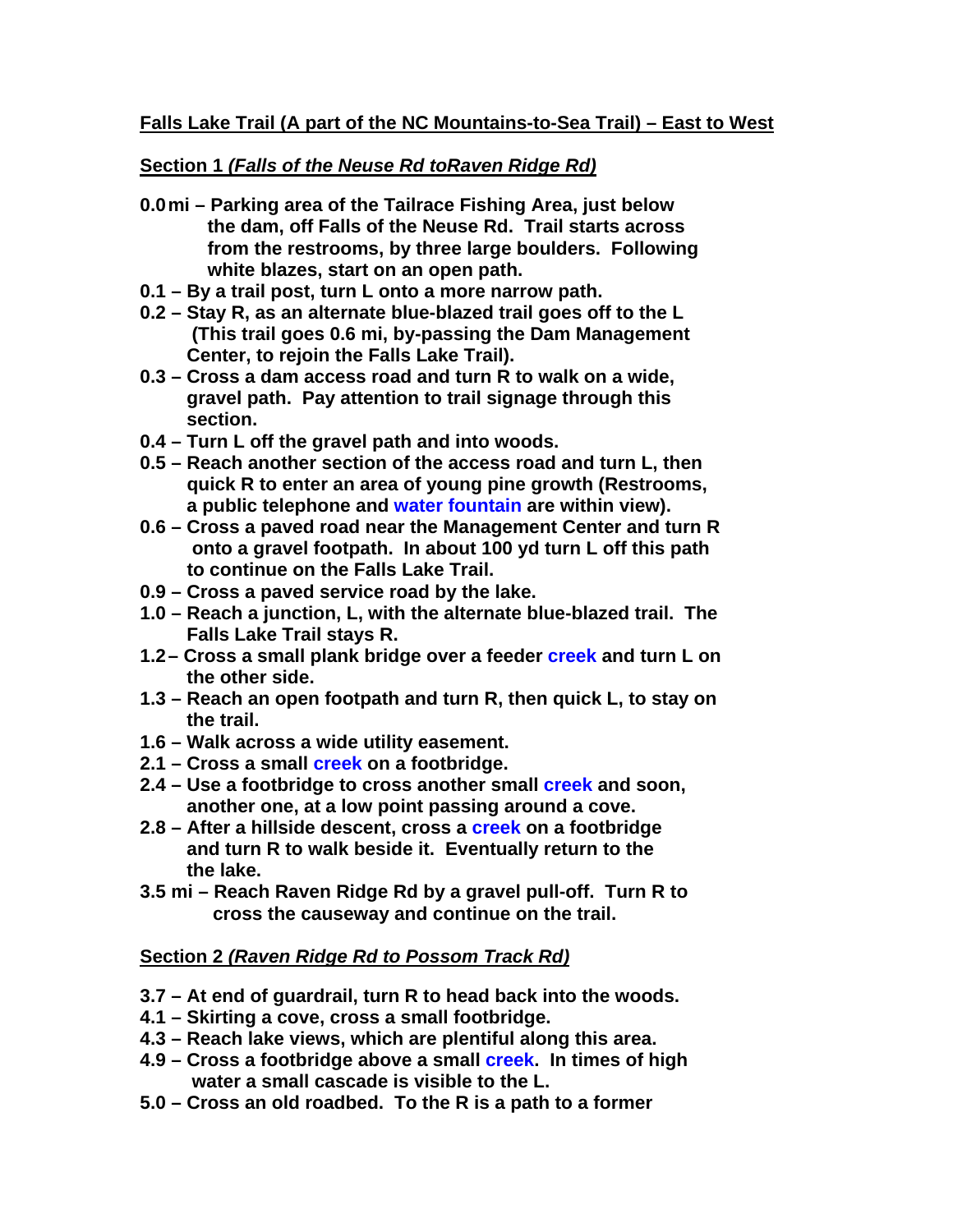**homesite on the lakeshore.** 

- **5.2 Pass a pond, L.**
- **5.3 Turn L to stay on the trail (R leads to the lake).**
- **5.6 On stepping stones, cross a small creek.**
- **5.9 Cross a low footbridge over a dry creekbed.**
- **6.2 Exit the woods to Red Fox Run, a private, gravel road.**
- **6.3 mi Junction with Possom Track Rd, by a dead end, and cross this to continue on the Falls Lake Trail.**

## **Section 3** *(Possom Track Rd to Possom Track Rd)*

- **6.3 By dead end of Possom Track Rd reenter woods.**
- **6.5 Cross a low-lying footbridge and soon, another one.**
- **6.6 Cross a paved access road.**
- **6.9 Cross some former logging roads and soon move into a wildlife clearing. Walk through this for the next 0.6 mi.**
- **7.1 Cross a low footbridge over a creekbed.**
- **7.5 Move out of the wildlife clearing and walk on a short footbridge. Catch a view of the lake but soon leave it.**
- **7.7 Cross a footbridge over a small creek.**
- **7.8 Move back to views of Falls Lake.**
- **8.1 Cross a footbridge and soon, an old roadbed.**
- **8.6 Cross a small creek on a footbridge.**
- **8.8 Cross a footbridge by a large drainage pipe. Possom Track Rd is directly above you.**
- **9.2 Turn R off a narrow path that you've been on for the last 0.1 mi.**
- **9.3 mi Walk up a concrete culvert to arrive at Possom Track Rd. Turn R to walk across the causeway.**

# **Section 4** *(Possom Track Rd to Bayleaf Church Rd)*

- **9.5 At end of guardrail, turn R to reenter woods.**
- **9.9 Midway through an area of young pine growth (Trail is marked by several carsonite posts), cross a wide road bed.**
- **10.0 Enter more open woodlands.**
- **10.2 Note a former homesite, L. Soon enter a wildlife clearing, as the trail touches a wide roadbed and passes by the remains of a rusted car.**
- **10.7 Cross a small creek on a footbridge as you leave the wildlife clearing.**
- **10.9 Return to lake views.**
- **11.0 Trail turns sharp L by a lake promontory.**
- **11.3 Cross a narrow, old roadbed and soon enter an area of profuse laurel and holly.**
- **11.9 At the end of a cove, cross a footbridge over a creek. You**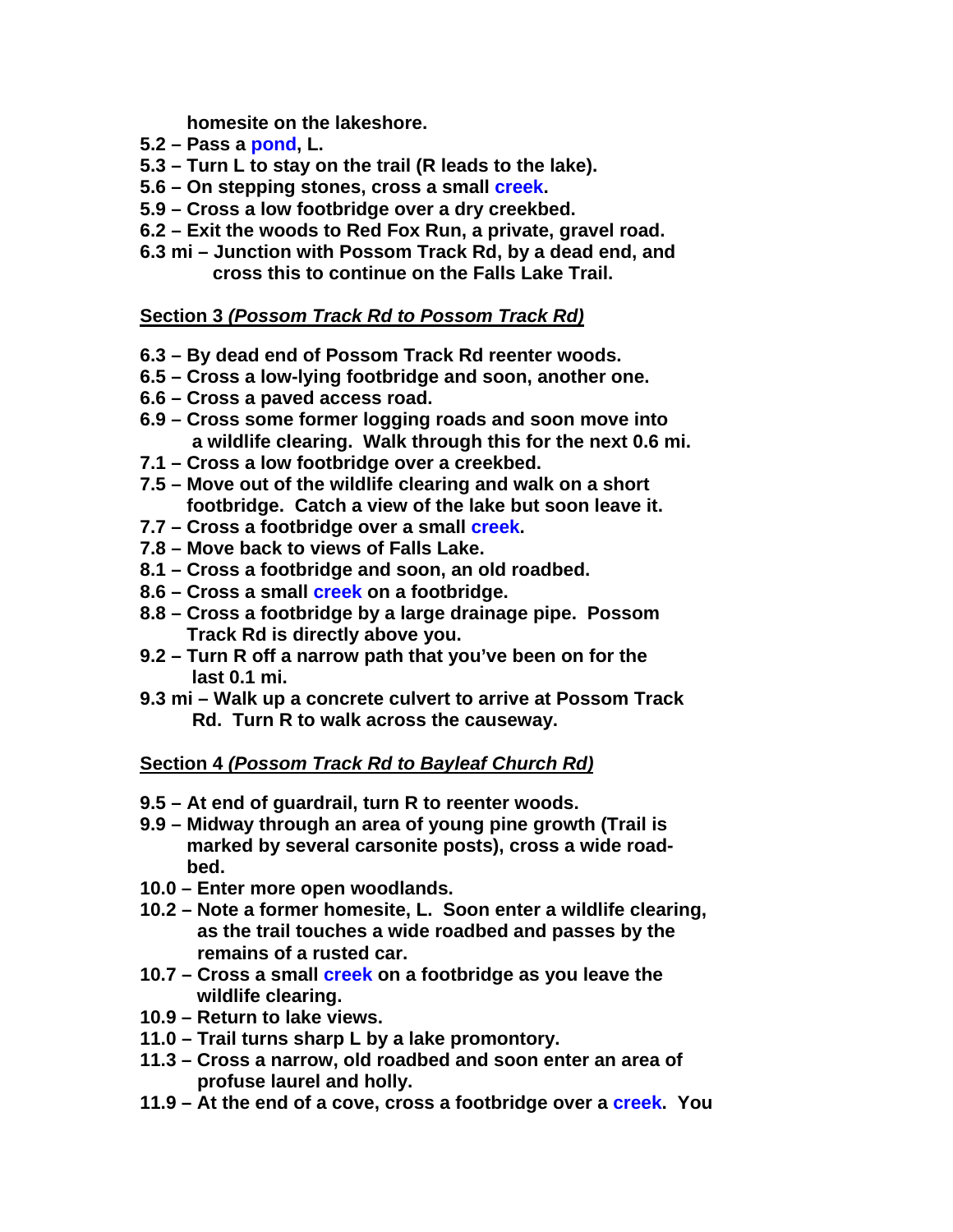**have now entered an area of state parklands (No hunting).** 

- **12.0 Cross a creek bed on a low footbridge.**
- **12.3 mi Reach the Yorkshire Center, a NC Parks and Recreation facility. Bayleaf Church Rd, L, dead ends here.**

# **Section 5 (***Bayleaf Church Rd to Six Forks Rd)*

- **12.3 By a signboard, cross the paved road and quickly turn L to reenter woods.**
- **12.5 Cross a creek bed on a small footbridge.**
- **12.7 Cross a short plank walkway to reenter state gamelands.**
- **12.9 Cross a creek bed on a footbridge.**
- **13.1 By the lake, cross a small creek on a footbridge.**
- **13.4 Cross another small creek on a footbridge.**
- **13.6 mi Walk up a rock-lined drainage to reach Six Forks Rd. Turn R to walk across the causeway.**

## **Section 6 (***Six Forks Rd to Six Forks Rd)*

- **13.9 By end of the guardrail, at a graveled pull-off, turn R. Note signboard welcoming you to Blue Jay Point, a Wake County Park. Reenter woods to continue on the Falls Lake Trail.**
- **14.0– After crossing a small plank walkway, descend to cross a footbridge over a small creek.**
- **14.5 Cross several footbridges in an area with evidence of the ravages of hurricanes Fran and Floyd.**
- **14.6 Cross a wide footpath.**
- **14.9 Descend on some steps to cross a footbridge.**
- **15.2 Cross a graveled, blue-blazed trail (R leads to park's namesake, Blue Jay Point).**
- **15.3 Cross a small footbridge and turn R to stay on the trail (Red-blazed trail turns L to ascend some steps and head uphill to a playground and restrooms).**
- **15.4 Stay straight at a junction with a red-blazed trail, L.**
- **15.5 Stay R at a junction with a yellow-blazed trail, L, as the trails run concurrently on a wide footpath.**
- **15.6 Turn R as the yellow-blazed trail turns off to L.**
- **15.7 Cross a narrow footbridge.**
- **15.8 Reach a wide blue-blazed path and turn L with this for about 100 yd, before turning L onto a narrower footpath.**
- **15.9 Reach a signboard by a parking area and turn R to cross a park road to continue on the Falls Lake Trail.**
- **16.1– Cross a bridge over a creekbed. The lake is to the R, below you.**
- **16.2 After descent to the lake, cross 2 footbridges, with a bench between them.**
- **16.5 Cross another footbridge, by the end of a cove.**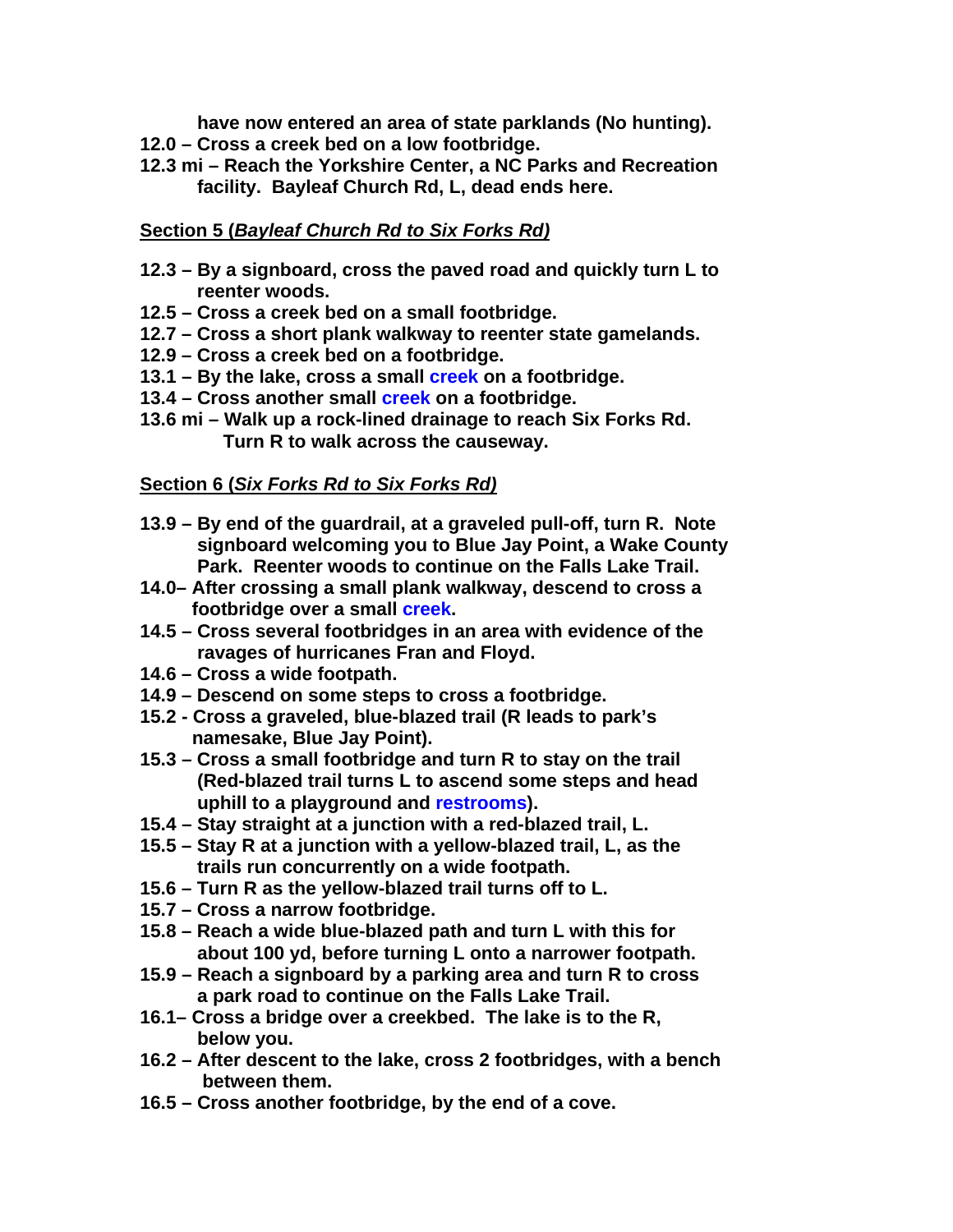- **16.7 Cross another footbridge.**
- **17.0 mi Walk down some steps and reach Six Forks Rd. To continue on the trail, turn R to cross the causeway. The boat ramp is in view here.**

**Section 7 (***Six Forks Rd to NC-98)*

- **17.3 By a graveled pull-off, turn R to reenter woods.**
- **17.4 Reach the overflow lot for Barton Creek Boat Access. Walk straight across this and reenter woods by a sign board. You are returning to NC gamelands (Hunting in season).**
- **17.5 Turn L onto an old roadbed to enter a young pine forest.**
- **17.7 Cross a powerline, by a clear-cut.**
- **17.8 Cross an L-shaped footbridge and shortly, a second footbridge.**
- **18.0 Cross a dry, usually, creekbed.**
- **18.1 Cross a narrow roadbed and soon enter a small clearing. Stay L to continue on the trail, soon crossing a pipe conduit. Shortly, the trail turns R across a small creek.**
- **18.3 Cross a 2nd power line clear-cut near a cove.**
- **18.5 Enter a 3rd power line clear-cut. To traverse this section, turn R, then quickly L for a slight ascent to reach an access road. R onto this and quick R at bottom of this to soon reenter woods.**
- **11.1 18.8 Descend slightly to go through a low area.** 
	- **19.2 After curving around a cove, cross a small creek.**
	- **19.4– Cross a small creekbed on a footbridge and soon turn L onto a wider footpath. Shortly reach the old '98' roadbed (paved) and turn R onto this.**
	- **19.6 Turn L off the roadbed and into woods.**
	- **19.7 mi Descend to reach NC-98, by end of a guardrail. To continue to the next section, turn R to walk along the grassy shoulder and cross (Use caution!) the road by a double-blazed utility pole.**

### **Section 8** *(NC-98 to New Light Rd)*

- **19.8 By a graveled pull-off, to W of NC-98 causeway, reenter woods. You are still on state gamelands.**
- **19.9 Reach a wide power-line cut. The trail goes straight across to reenter the woods.**
- **20.0 Cross a wide, open roadbed**
- **20.1 Cross a short footbridge, without handrails.**
- **20.3 Cross an older, low-lying footbridge, with a sloping handrail. Soon cross a narrow roadbed.**
- **20.5 Cross a footbridge by another cove.**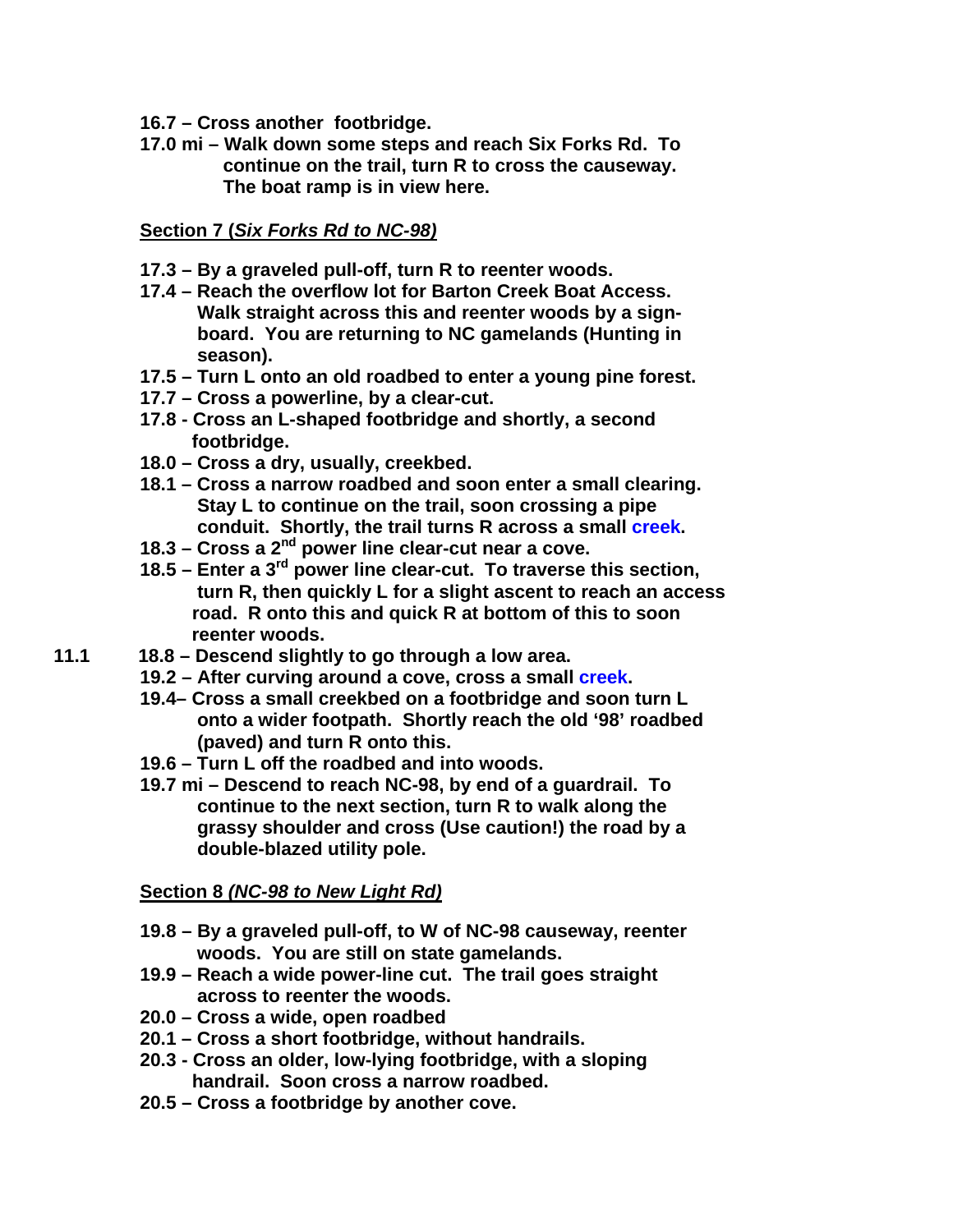- **20.8 Reach lake views, R. These will continue for awhile.**
- **21.3 By the end of a cove, reach a high footbridge. Around the bend, cross a second high footbridge, with many steps.**
- **22.1 Reach a high footbridge over a small creek.**
- **22.2 Cross a small inlet by the end of a cove and enter a section of state parklands.**
- **22.5 Cross a low-lying footbridge over a small creek, by the end of a cove.**
- **22.8 Reach a gravel road by Shinleaf Recreation Area (Walk-in campsites). Turn L and go by a vehicle gate to cross a paved road (A parking area and restrooms are R) and reenter woods. Soon pass by the old Norwood family cemetery plot, L.**
- **23.0 After a slight descent, cross a small footbridge.**
- **23.3 Cross through a large depression.**
- **23.4 mi Reach New Light Road. Turn R to walk along the grassy shoulder.**

## **Section 9** *(New Light Rd to Ghoston Rd)*

- **23.5 Turn L to cross the road into woods (No hunting in this section).**
- **23.6 Cross a small footbridge.**
- **23.8 Cross another footbridge.**
- **24.0 mi Reach Ghoston Road and cross to enter the next section (gamelands).**

### **Section 10** *(Ghoston Rd to NC-50)*

- **24.5 After some minor ups and downs, cross the outlet of a small pond, L, on a footbridge.**
- **24.6 Reach lake views, R.**
- **24.8 Cross a short plank walkway and ascend to reach a ridge offering views of the lake, R.**
- **25.1 After walking along a creek, turn R to cross it on a footbridge.**
- **25.3 Walking along a narrow roadbed, pass some old stone markers, L.**
- **25.5 Stay straight at a junction of several wide roadbeds.**
- **25.6 Turn R off the roadbed to go around an old farmsite, soon passing the remains of a tin shed, L.**
- **25.7 Cross a wide roadbed to stay on the trail.**
- **25.8 Cross a creekbed.**
- **25.9 Reach the roadbed again and turn L to follow it.**
- **26.0 Turn L at a junction and soon R, by some state park markers on carsonite posts.**
- **26.1 Cross a gravel service road.**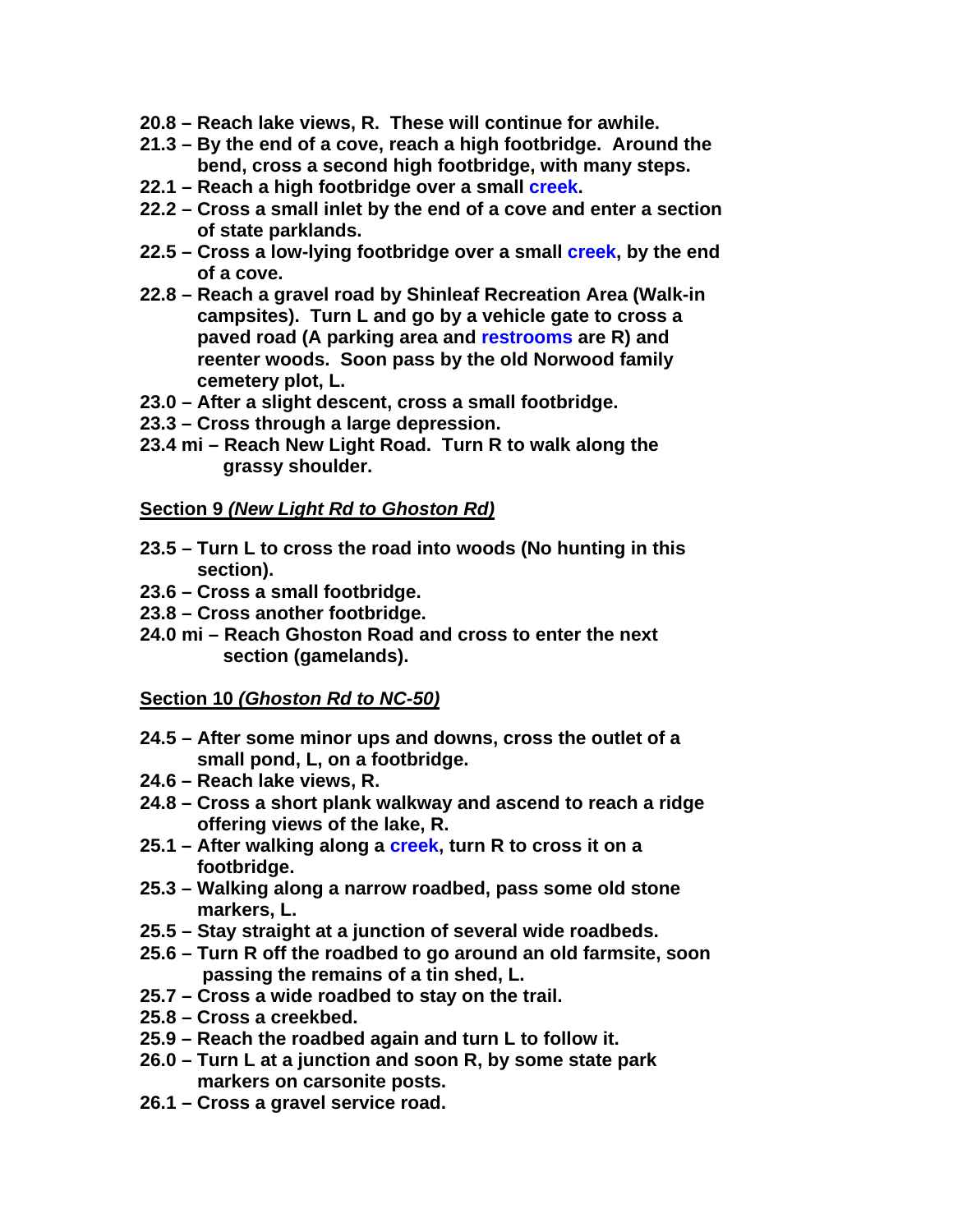- **26.4 Cross a paved service road.**
- **26.5 Cross a paved road (R to Falls Lake Information center).**
- **26.7 mi By a signboard and graveled parking area, reach NC-50 (1.6 mi N of NC-98). Cross this busy road and turn R to walk along the road shoulder and access the next section.**

#### **Section 11 (***NC50 to Boyce Mill Rd)*

- **26.8 By beginning of guardrail (On W side of NC50), turn L to reenter woods.**
- **27.1 Reach a powerline cut and turn R to follow this.**
- **27.2 By a pole, turn R, back into the woods.**
- **27.3 Walk between 2 large, downed trees, both to sides of the trail.**
- **27.4 Cross a small feeder creek.**
- **27.8 Cross a small creek.**
- **28.0 Turn R to stay on the trail and soon cross an old roadbed.**
- **28.2 After walking through a low area, the trail turns R.**
- **28.5 Cross a narrow footpath.**
- **28.6 A view of Rolling View Marina is R, across the lake.**
- **28.7 The lake comes into full view as the trail starts to curve around a cove.**
- **29.2 Pass R of a creek with a pretty cascade and start to walk beside it.**
- **29.6 Cross a small creek on stepping stones.**
- **29.7 Cross a footpath by trail signage.**
- **30.6 Turn R by a creek bed and quickly cross it.**
- **30.7 Cross an open area of woodland.**
- **30.8 Cross a roadbed and soon pass through the remains of a homesite, with a tobacco barn still standing.**
- **30.9 The trail turns R.**
- **31.1 Cross a creek on a footbridge.**
- **31.2 Falls Lake comes into view, R.**
- **31.3 Cross another creek on a footbridge.**
- **31.5 Turn L by some trail signage.**
- **31.6 Turn L and walk along some old barbwire, L.**
- **31.8 Cross a wide creek.**
- **31.9 Pass by the remains of a shed, R, and start to follow an old roadbed.**
- **32.4 mi Reach gated end of Boyce Mill Road (gravel). Turn R to cross a barrier and enter next section.**

#### **Section 12 (***Boyce Mill Rd to NC-98)*

- **32.6 After turning L off roadbed, pass by a pond, L.**
- **33.0 Cross a feeder creek.**
- **33.3 Cross a small creek bed and soon walk through the**